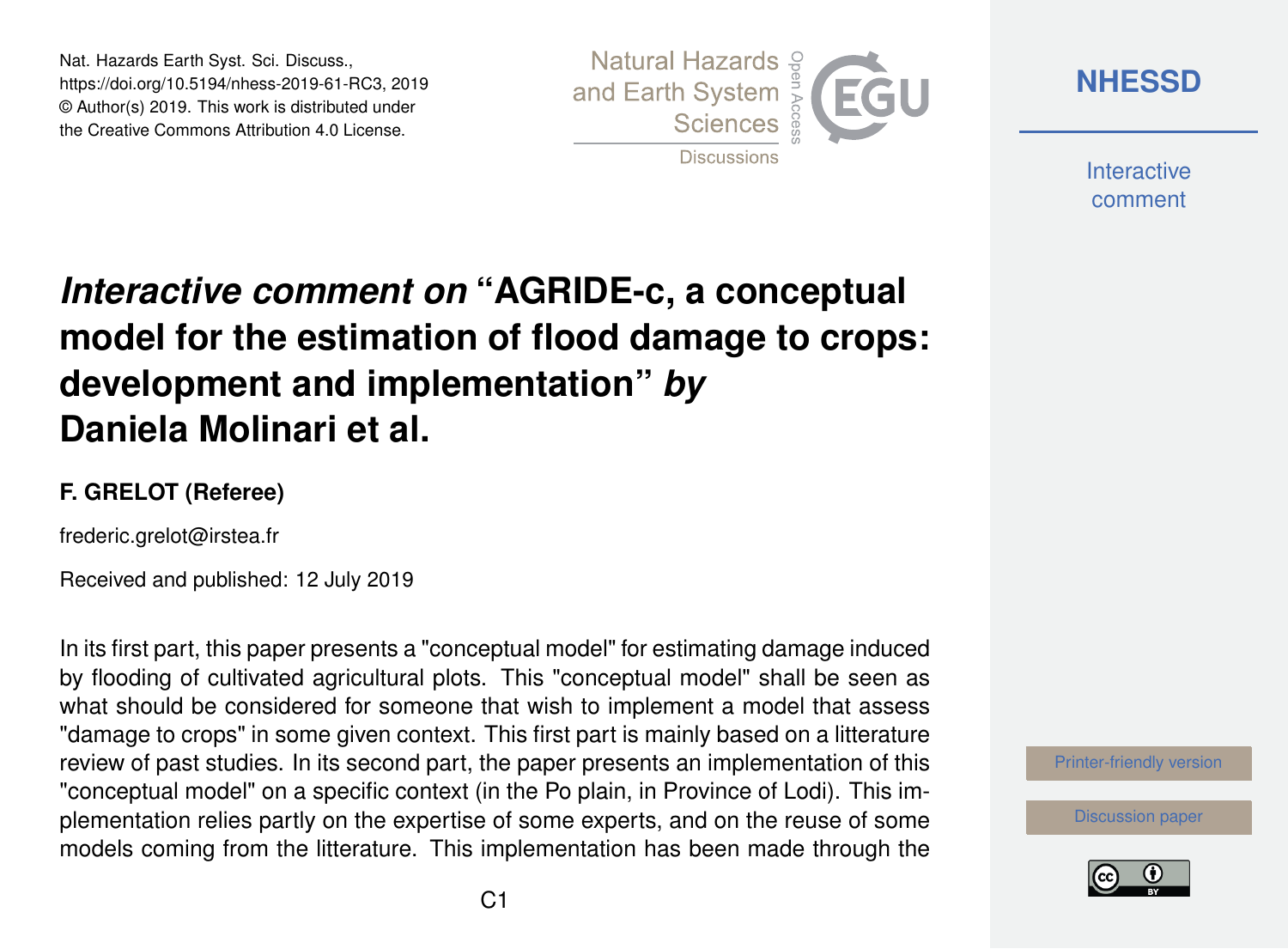development of a "spreadsheet" that can be find on internet, and has been developped for 4 types of crops (maize grain, wheat, barley and grassland), a special focus being done on maize grain within the article.

#### General comments

My main concern is on the innovation provided by the article compared to precedent studies. From precedent studies, referred in the state of art section, it can be seen that many bricks presented in the article were already existing. For instance, a "conceptual model" has yet been formalized since the 80's in the USA, combining in a certain way "physical damage" and their "economic implications" in terms of loss of added value. Even if all detail are not given, many specifications are provided (see the user's manual of AGDAM, link provided below). Part of those details may be available from other studies. For instance in our works (Agenais et al., 2013), we explicit completely how we link "physical damages" with "economic implications". Thus, I recommend that the article should be more specific on what it gets from previous studies, and what it added.

This is not specific to the "conceptual model". For instance, in their conclusion (page 20), the authors state that "According to authors' knowledge, AGRIDE-c represents the first attempt to organize all the available knowledge on flood damage to crops in a usable and consistent tool (i.e. the model integrates physical and economic approaches) that can be implemented to guide the flood damage assessment process, in different geographical and economic contexts." I do not master totally the American approach, but it has been developed to be used in different context (USA is a large country...) and has been developed as a tool used by USACE (ADGDAM). Another example is coming from Hess and Morris (1988), that also organized their work on grasslands in a framework comparable to that of AGRIDE-c and included it in a tool (SCADE). Last example, concerning our work, I can specify that in chapter 3, the presentation of the methodological framework gives a clear explanation that damage are considered as loss of added value and how to link them to physical effects of flood. In chapter 4,

# **[NHESSD](https://www.nat-hazards-earth-syst-sci-discuss.net/)**

**Interactive** comment

[Printer-friendly version](https://www.nat-hazards-earth-syst-sci-discuss.net/nhess-2019-61/nhess-2019-61-RC3-print.pdf)

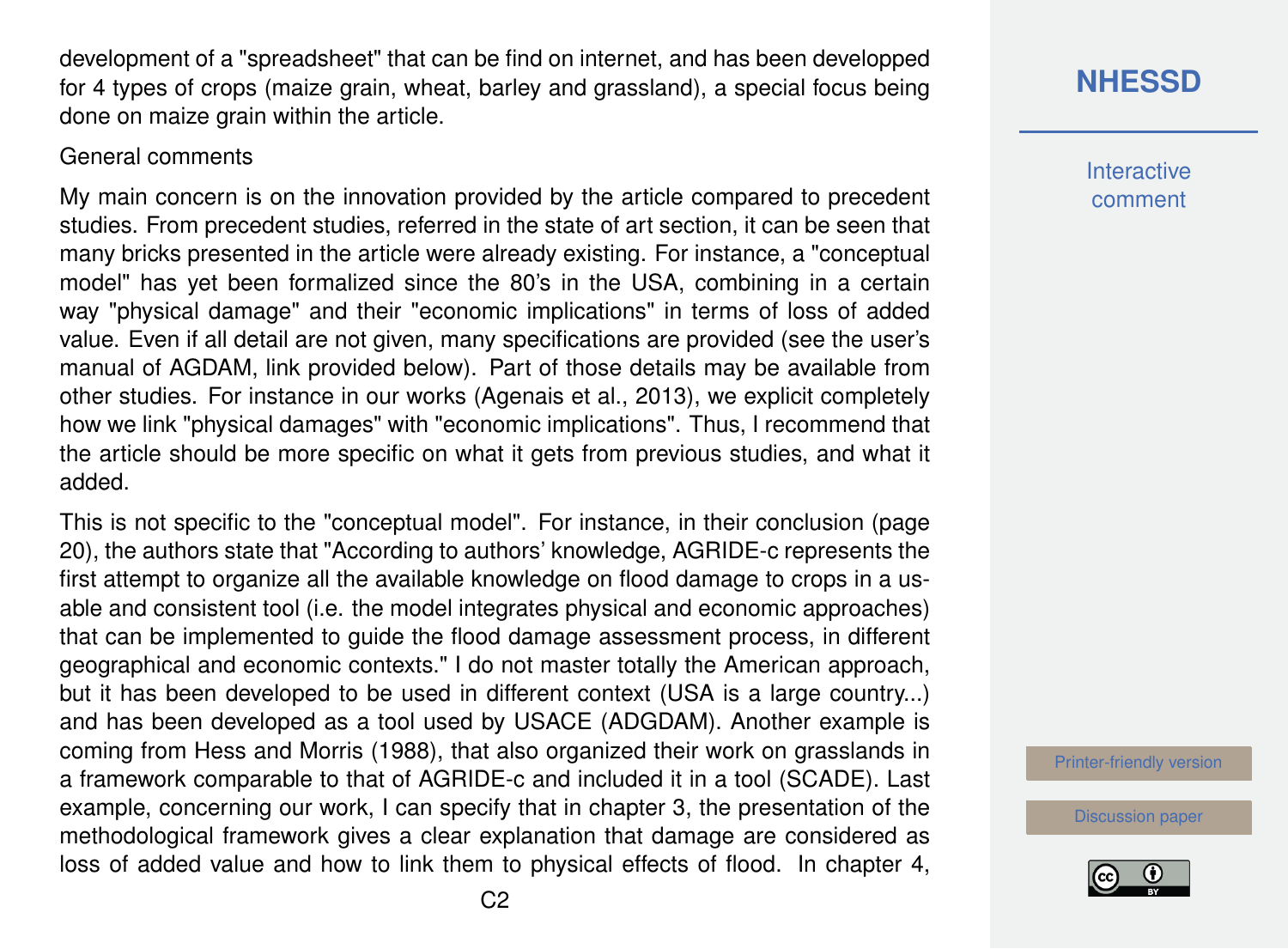we give some precision on modelling of damage to sub-component of farms (which include crops, vegetal material, soil, equipment). For crops, we explain how to take into account farmers' strategies (continuation, abandoning, reseeding for instance), depending on when the flood occurs compared to the crop calendar. In chapter 5 we explain that all this has been implemented in a tool called floodam (now floodam-agri), which aim is to help to adapt damage modelling to different context, including prices, crops calendars, and even also the question of the typology of culture to best fit with typology of GIS. I want also to point that the authors present results for 4 types of crops, whereas both the American and the French approaches deal with many more types (including permanent crops).

Secondly, I feel uncomfortable with the articulation of the two parts of the article, "conceptual model" and "implementation". From figure 2, it is expected that implementation of AGRIDE-c shall take into account all the phenomea described. But when coming to the implementation, it appears that many of those phenomena are not taken into account (loss of fertility due to sedimentation or loss of quality for instance). This shall be exposed in a clearer way not to induce false expectations on the scope of the study.

Third, I think that the conceptual model is incomplete, at least for perennial crops (such as vineyard, but also grassland). First, it does not seem clear that the authors get that for some culture it may be useful to separate crops (fruits) and vegetal material (trees). This is not restricted to vineyard and orchards, but may also be important for asparagus, and even certain type of grasslands. If vegetal material is affected by flood, there may be at least two types of effect that last more than one year. For a given plot, if some plants are to be "destroyed" by a flood, it is expected that yield reduction and thus of products, but also variations of charges occur during the following years. This type of effects are for instance implicitly taken into account in Agenais et al. Secondly

Forth, I think there are not sufficient description of the role of the direct consultation of experts for the current work. It is only said (page 7) that some experts were consulted (agronomists and representatives of the authorities responsible for agricultural damage

### **[NHESSD](https://www.nat-hazards-earth-syst-sci-discuss.net/)**

**Interactive** comment

[Printer-friendly version](https://www.nat-hazards-earth-syst-sci-discuss.net/nhess-2019-61/nhess-2019-61-RC3-print.pdf)

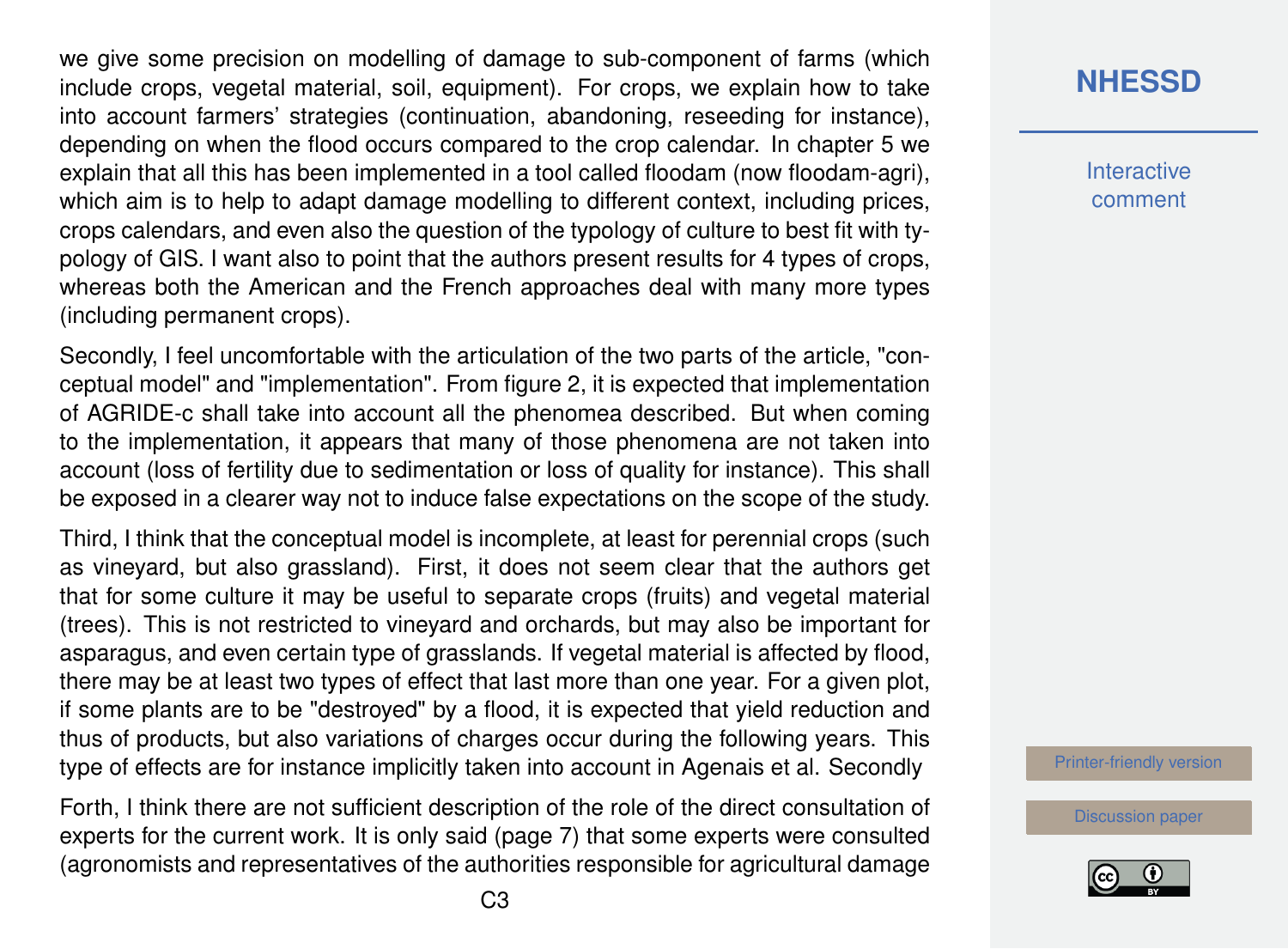management and compensation), that this expertise were used to produce the production costs for normal activity (page 11, figure 3), the 3 possible strategies after a flood occur (pages 12-13) and an opinion on the suitability of yield reduction model coming from our works for maize grain (page 12). As many of the implementation seem to rely on the consultation of experts, I think a much more detailed description of this consultation shall be provided: how many experts has been consulted? What were their precise expertise, especially concerning flood impacts? What were their opinions on the data they provided? Have they been consulted on the results? What were their opinion on those results? What were their opinion on the transferability of those results on other context? This would strengthen this part of the work, that is almost invisible at the moment.

I would therefore recommend to be less ambitious in terms of interest of the article and to reorient it on the question of what has been necessary to adapt from previous works to a specific context. I invite the authors to be more precise on what they really include in their model, not on what they would have liked to include, because this makes things unclear for the reader. Another perspective would be to make a clear list of what that have not included. I also invite the authors to be more specific on how they have really implement their "local" model, by precising all the steps about consultations of experts. This seems important, especially for a expert-based approach. For those reasons I recommend a major revision.

#### Other comments

Given the scope of the article, I am not totally convinced that the state of the art analysis should be done in such a detailed way. This is more convenient for a kind of review articles. If this section should stay in such a detail version, some imprecision needs to be corrected. For instance: - P3-L16. "No model in Table 2 considers instead the behavior of farmers after the occurrence of the flood (e.g. the decision of abandoning the production or to continue with increasing production costs)..." Agenais et al. does (see chapter 4) - P3-L22. The distinction between "physically based" and "cost based"

## **[NHESSD](https://www.nat-hazards-earth-syst-sci-discuss.net/)**

**Interactive** comment

[Printer-friendly version](https://www.nat-hazards-earth-syst-sci-discuss.net/nhess-2019-61/nhess-2019-61-RC3-print.pdf)

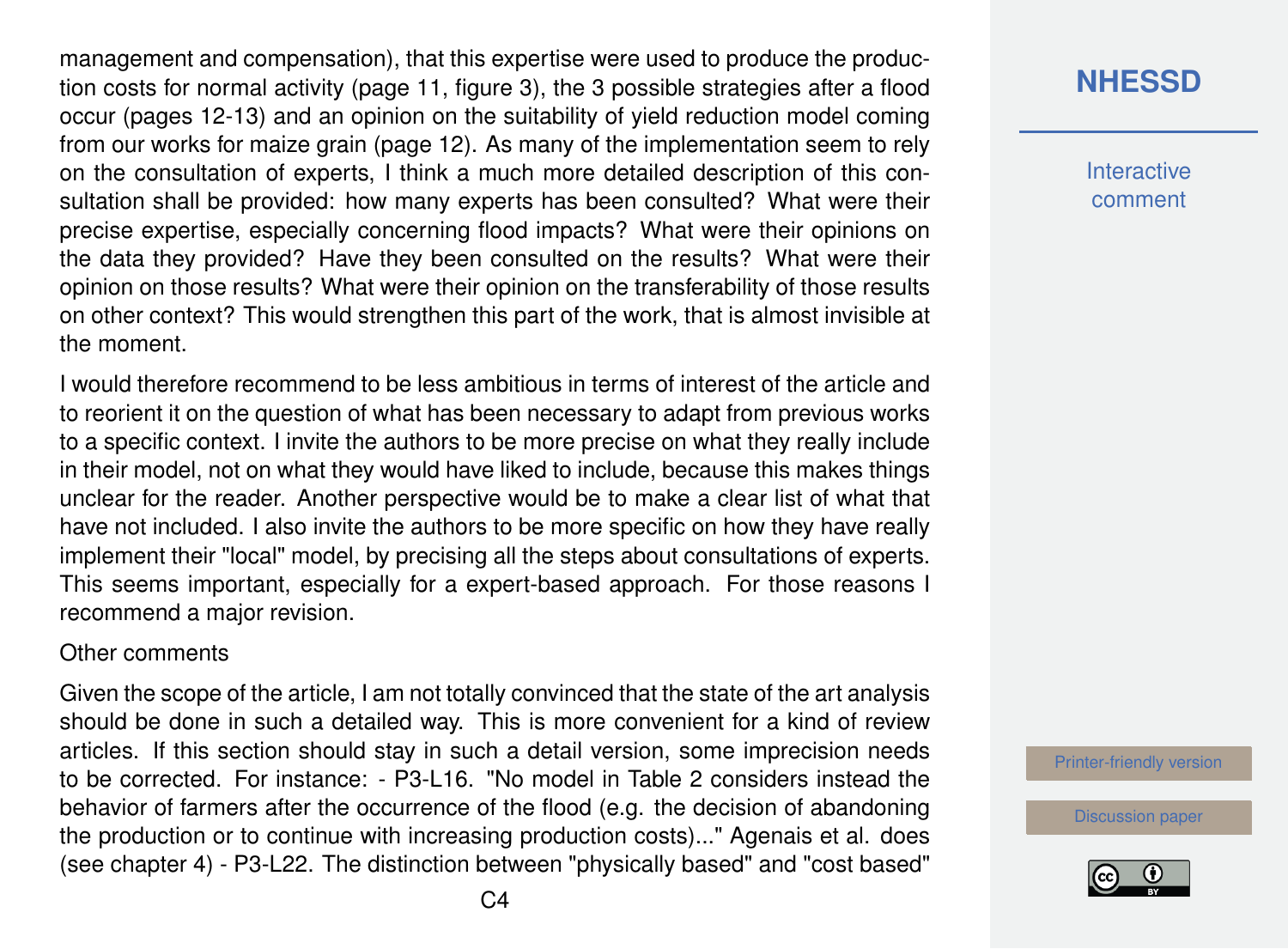is not clear. As formulated "cost based" models appears as simpler models where yield reduction is always total, which is not the case for "physical based" models. But for "physical based" models consequences in terms of production costs are considered. - Table 2. I am not convinced by the way some works are classified. For instance AGDAM cannot be said as "cost based", as it also consider some physical aspects on flood for yield reduction. I have not the time to check for all the works. Thus, I am not confident by what is presented in table 2. - P5-Table2 Agenais et al. present damage functions for 14 crops type, based on a detailed model of 50 crops types.

I haven't seen the demonstration of what is promised in the abstract about "comprehensive cost-benefit analyses of risk mitigation actions". What is said in the discussion (page 17) is just that AGRIDE-c provide a way to estimate direct damage to crops, but in fact, it is only one contributions among others. I also feel that the authors did not get that for CBA purpose, it should be considered a "collective perspective", without considering possible transfers. This is not clear (see remarks on the "spreadsheet" tools). I think that should be reformulated.

I haven't seen neither the demonstration that AGRIDE-c is a "a powerful tool to orient farmers' behavior towards more resilient damage alleviation practices". I do not know in detail what is the context of management of flood and agriculture in Italy. It is not presented in the article. But, this context may have some implications on what strategy would be follow by farmers, independently of what AGRIDE-c shall demonstrate. For instance, in France, if a farmer expect to receive some compensations from "Calamités Agricoles" (a State compensation scheme) or from "Assurances Récoltes" (Private insurance), he shall have to follow some recommendations concerning what he can follow as a strategy. If he does not, he may not receive any compensation. Also, it is not clear that the consequences presented are really those supported by the farmers. If there exists some compensations in Italia, this shall be included to provide a true "financial perspective" (point of view of the farmers).

I am not convinced by the the §starting line 19 on page 19, concerning the necessity of

### **[NHESSD](https://www.nat-hazards-earth-syst-sci-discuss.net/)**

**Interactive** comment

[Printer-friendly version](https://www.nat-hazards-earth-syst-sci-discuss.net/nhess-2019-61/nhess-2019-61-RC3-print.pdf)

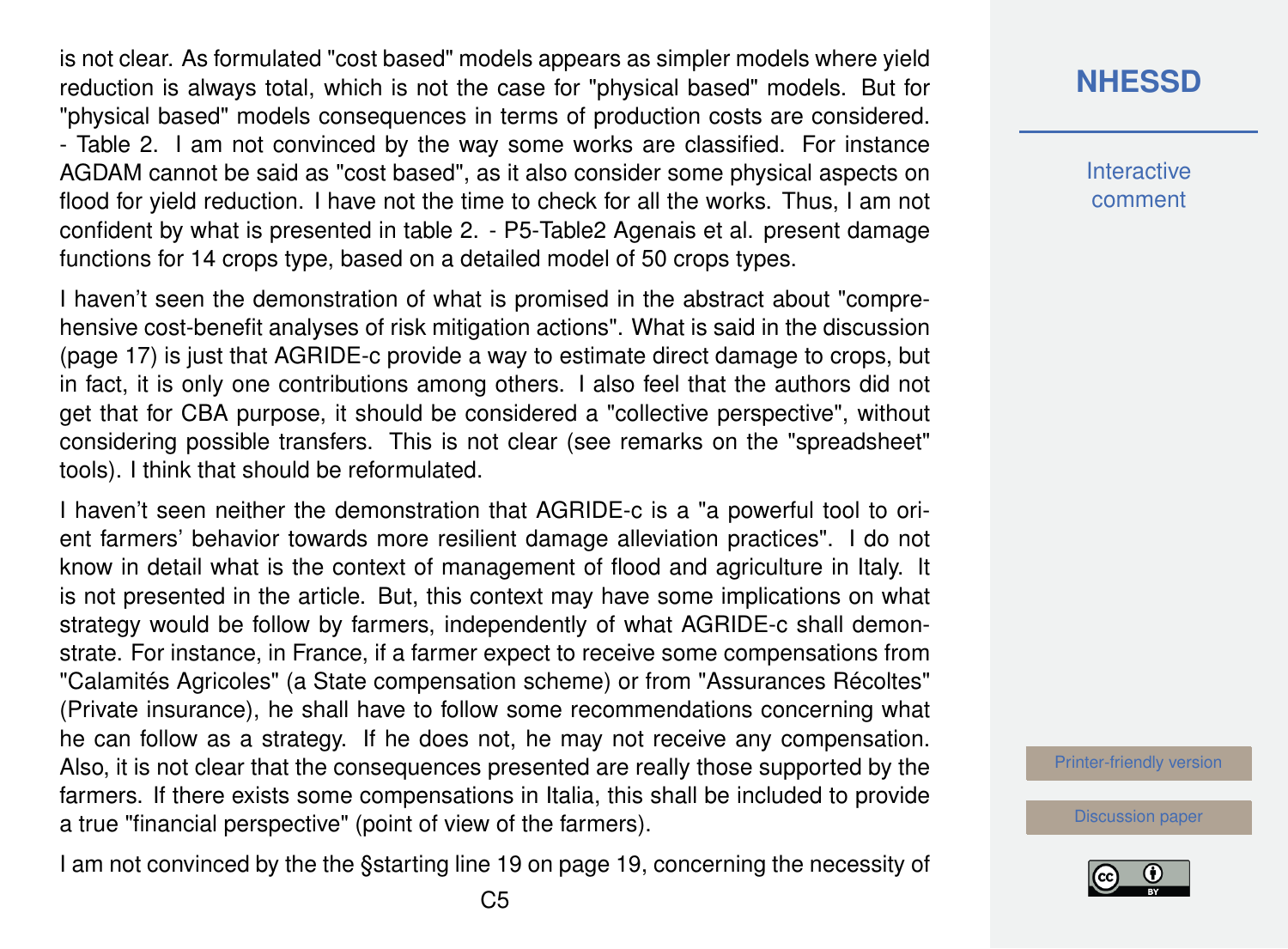"sediment and contaminant transport models" as the authors said before that they did not find available models to estimate the effects of sediment and contamination. This appears not coherent.

I think that some of the figures presenting the results shall be changed. In fact, in the title, the authors say that they analyze "damage to crops" but none of the figures clearly present a "net" damage. The reader has to make a mental effort to understand what are the damage from those figures (5 and 7): - make a difference between last point of the curve of scenario 0 and last points of three other curves for the production costs part - make a difference between a value given by a bar for scenario 0 and 3 other values for the "turnover" part - and then make a difference between the difference of turnover and the difference of production costs... Well, this should be done for the reader! This could allow to have a representation of the flood damage depending on the season of occurrence (as a function).

Concerning figure 1, the authors announce that relative damage is supplied by our works (Agenais et al. 2013), but this is not the case. Our results are expressed in absolute damage (see page 51 of our report). Thus, the figure 1 is an interpretation of what we have done, but this interpretation is not explained. Moreover this interpretation is necessary incorrect, as our results are presented on a seasonal time step (3 months) whereas the time scale in the figure 1 is one month. Moreover, as seen in our reports, relative damage are maximum only in summer, for long duration, and height over 130 cm, thus it is impossible to have relative damage of 100 % for any other case. I have not verified what is announced about the presentation of the results of Forster et al., but it shall be verified.

#### "Spreadsheet" tool

I had a look at the "spreadsheet" tool, and I share some comments on it, as I understood that all the application where made thanks to it: - There is not a manual to help people use the tool, it would be nice (necessary?). - Technically this tool is not designed

# **[NHESSD](https://www.nat-hazards-earth-syst-sci-discuss.net/)**

**Interactive** comment

[Printer-friendly version](https://www.nat-hazards-earth-syst-sci-discuss.net/nhess-2019-61/nhess-2019-61-RC3-print.pdf)

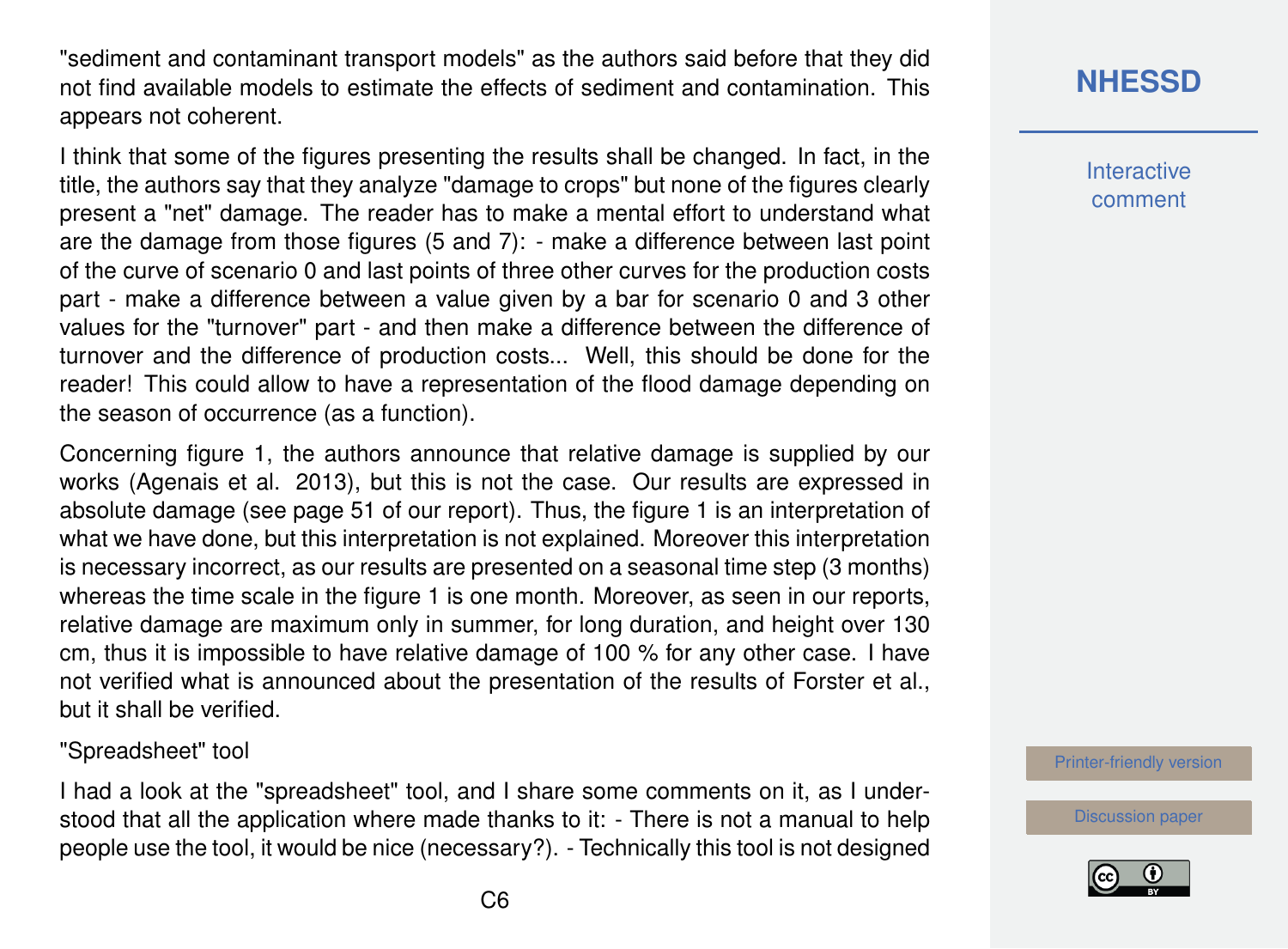to produce damage function but to estimate damage for specific value of hazard. This is not very practical for a user interested in a "damage function". - I have some questions on how the value coming from "Agenais" were filled, as I cannot remember that the authors asked for those values, which are not detailed in our report. - For instance, in some cases (maize, germination) yield reduction may occur for flood with a duration of 0 day, and in other cases (maize, flowering) there is no yield reduction for such flood with duration of 0 day. This may be a misunderstanding of what we developed. This leads to possible damage for a flood of 0 day and 0 cm for maize, which has no sense in our works. Such a flood is typically a flood with no consequences. - Another thing is that it is not specified that all data used from Agenais et al. are only specified for negligible flow velocity. This is particularly important for maize, wheat, and barley, that are very sensitive to this parameter. This may induce a bad use of the tool. - One of the aspects that may change from site to site is the list of actions inside the crop management sequences. There are many reasons for which those actions may differ, not only in value but also in nature. This aspect is not taken into account, and doesn't seem to be easily taken into account with the provided tool. - In the tool, "EU contributions for agriculture" are included. This is more oriented for a financial analysis (point of view of a specific farmer, including transfers) than for a Cost-Benefit Analysis (collective point of view, excluding transfers). I think a clear precision on the usage of damage produced should be added. If a financial perspective is to be promoted, all insurance or compensations mechanisms should be also included to give a better view of net consequences for the farmer.

I think this tool should be added (if possible) as additional data to the final version of the article. In this case, I recommend adding a "manual user" sheet to the tool.

"Technical corrections"

At this stage, I have not focus on those aspects.

Some references (and access):

### **[NHESSD](https://www.nat-hazards-earth-syst-sci-discuss.net/)**

**Interactive** comment

[Printer-friendly version](https://www.nat-hazards-earth-syst-sci-discuss.net/nhess-2019-61/nhess-2019-61-RC3-print.pdf)